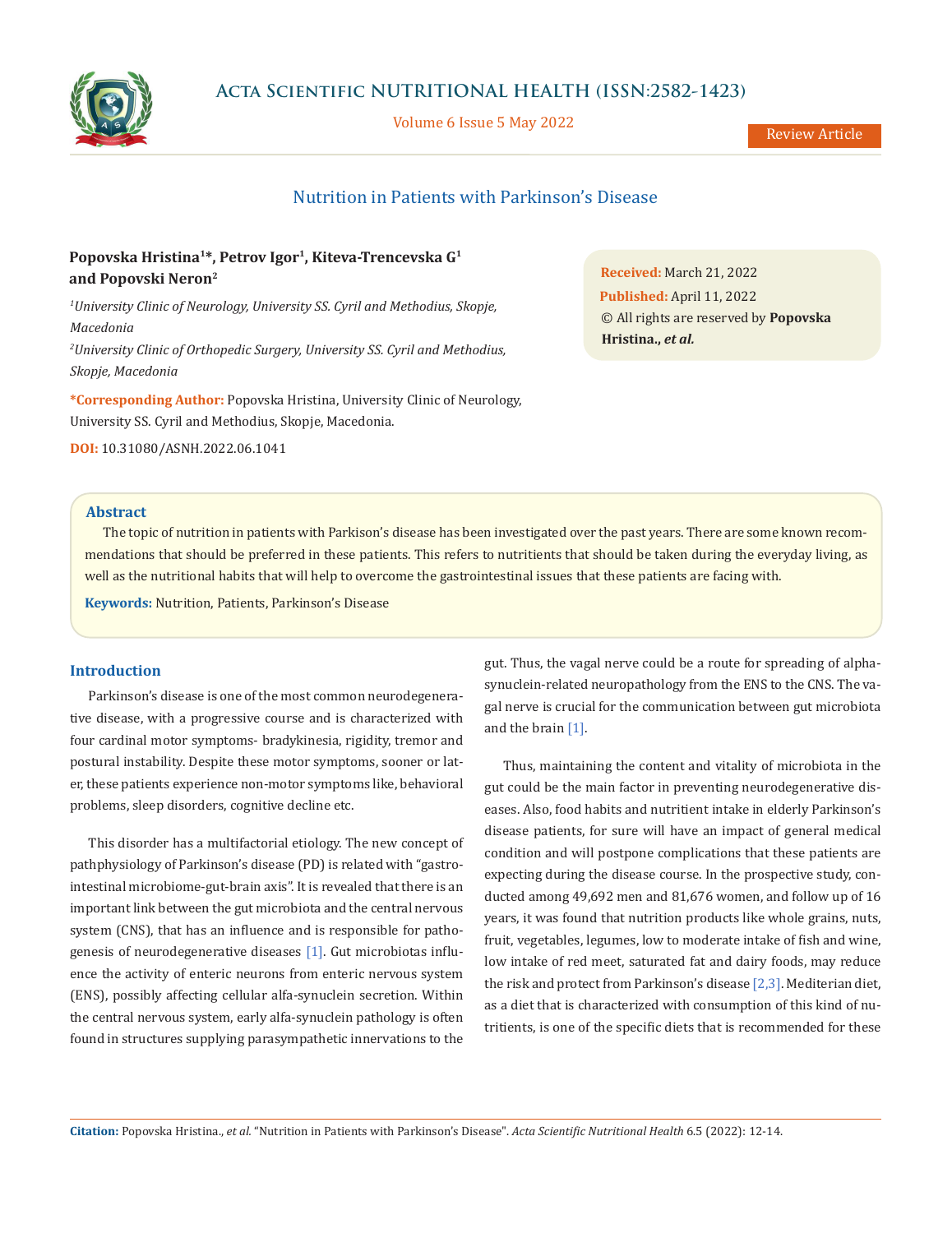patients. Adherence to these nutritients have been associated with favorable gut microbiota characteristics [3] Another dietary components have been investigated in research studies. For example, consumption of caffeine and coffee, has been associated with lower PD risk generally, especially in men. There is unclear association between tea and PD [4]. Epidemiologic studies of Parkinson's disease (PD) conducted in order to asses the distribution of the disease in various populations, have consistently found, over a few decades, that smoking cigarettes are associated with lower risk of PD. In addition, some studies reveal that an inverse relationship between smoking and PD is dose-dependent. That means if a person smokes more cigarettes, then there's is a lower risk to be affected by Parkinson's disease. But, all physicians and researchers agree that, smoking should not be recommended to patients, mainly because it is a risk factor for other diseases, like cerebrovasular and cardiovascular diseases, variety of pulmonal diseases, etc. Another fact, nicotine from tobacco has a similar molecular structure with the brain chemical acetylcholine, so it stimulates the nicotinic acetylcholine receptor (nAchR). It is known that acetylcholine has effects on the brain circuits that are responsible for developing PD. Further, it is known that nicotine and its receptors are involved in dopamine signaling and that nicotine can protect against damage of dopamine neurons in the experimental models [5]. Regarding the dietary antioxidants, such as vitamin C, vitamin E, and arytenoids, and PD risk, studies reveal that there is no clear evidence of the protective effects of these supplements [6].

On the other side, patients with Parkinson's disease are facing with some issues related with daily nutrition [7] During the disease, patients with PD may face with weight changes. Progressive weight loss due to malnutrition is a major feature of PD progression. It is believed that weight loss is a process that starts several years before the PD the diagnosis is established. In the advance stage of the disease, when the motor symptoms really affect the everyday living, the ability of nutrition is impaired. Decline in cognitive functions, may also have an impact on nutrition, in a way that it can reduce the interest of food as well as the eating habits. On the other side, some surgical procedures (pallidothomy, deep brain stimulation) or dopamine agonists such as pramipexole with compulsive eating as a side effect, might produce weight gain  $[8,9]$ . Another issue associated with nutrition are gastrointestinal complaints, like dysphagia, gastric and small intestine dysfunction, as well as constipation. These may affect the patient's well-being, treatment

13

optimization, and nutritional balance [10]. Control of motor symptoms is mandatory in order to improve dysphagia. L-dopa and apomorphine are medications that are recommended in the early phases [11] The prokinetic agents, such as domperidone, taken by oral route, are useful in the management of delayed gastric emptying [12] But, in the treatment of constipation, prokinetics are not recommended. In this condition, stool softeners are widely used and well tolerated, while the irritant laxatives are reserved only for selected patients [13] Fiber in dose of 30 to 35g, along with optimal fluid intake, play an important role in the management of constipation and adequate consumption. The use of probiotics and prebiotics is recommended in the elderly. Physical activity with its many beneficial effects is highly recommended [14].

Another point that should be cautious about is introduction of L-dopa and the protein-redistribution dietary regimen can improve its absorption. Aminoacids and L-dopa compete for transportation in the small intestine, as well as at the blood-brain barrier, through a specific active-transport. As a result of this competition, there is am impaired absorption of the medication, and the patients will experience a suboptimal clinical response. Patients should take their therapy minimum 30 minutes before meals in order to maximize the absorption. A diet with a normal protein content (15% of total energy) is recommended to patients in the initial stages of the disease, whereas low-protein diet (10% of total energy) are more suitable in the advanced disease [15].

Patients with Parkinson's disease do experience some gastrointestinal issues, which can be managed properly. They should be introduced to a well- balanced Mediterranean-like diet model. Nutritional interventions and counseling should be organized. Regular controls and appropriate pharmacological treatment for motor and non-motor symptoms is the most important.

### **Bibliography**

- 1. Scheperjans F., *et al*[. "Gut microbiota are related to Parkin](https://pubmed.ncbi.nlm.nih.gov/25476529/)[son's disease and clinical phenotype".](https://pubmed.ncbi.nlm.nih.gov/25476529/) *Movement Disorder* 30.3 [\(2015\): 350-358.](https://pubmed.ncbi.nlm.nih.gov/25476529/)
- 2. Gao X., *et al*[. "Prospective study of dietary pattern and risk of](https://pubmed.ncbi.nlm.nih.gov/17991663/) Parkinson's disease". *The American [Journal of Clinical Nutrition](https://pubmed.ncbi.nlm.nih.gov/17991663/)* [86.5 \(2007\): 1486-1494.](https://pubmed.ncbi.nlm.nih.gov/17991663/)